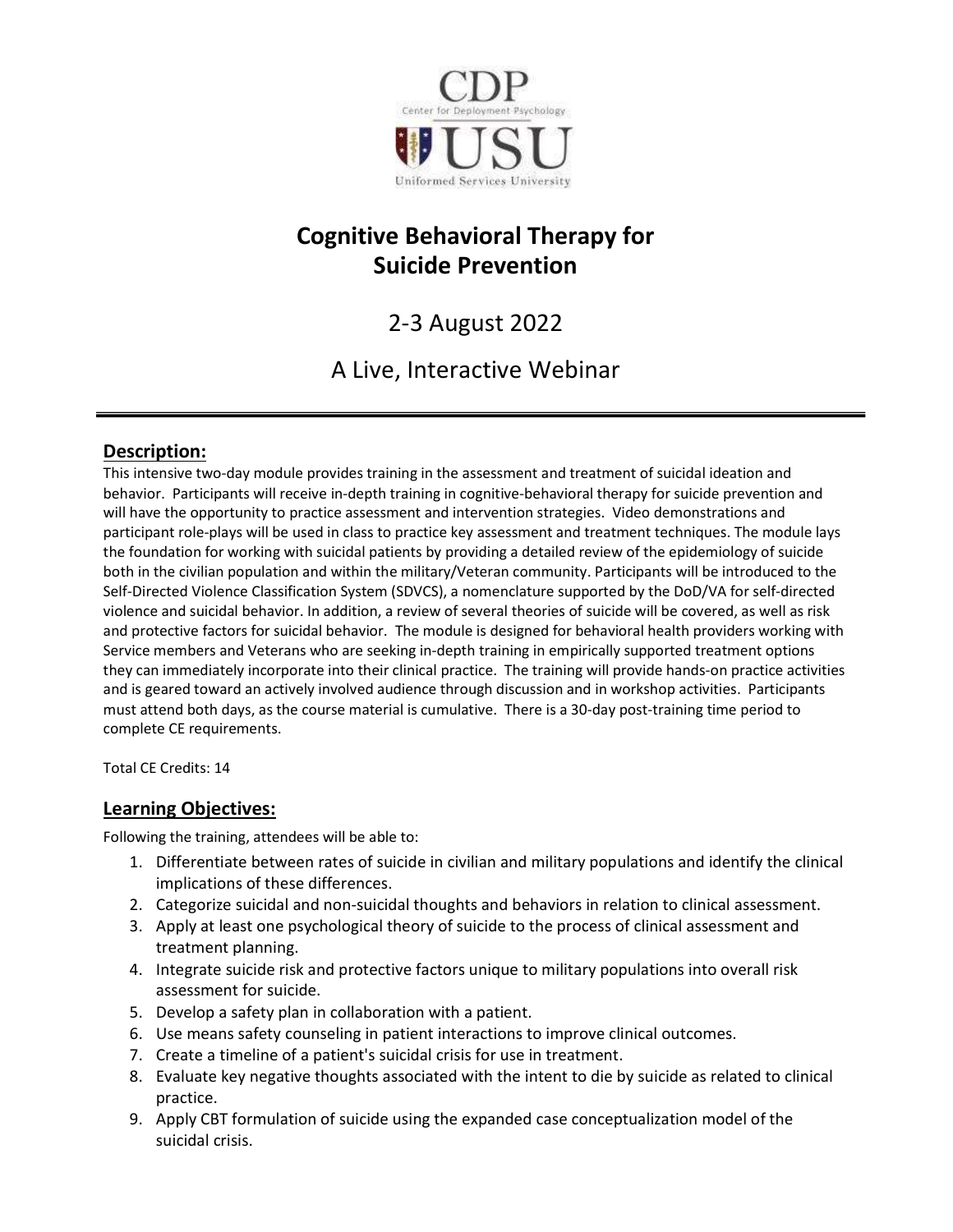

- 10. Use cognitive, behavioral, and affective coping strategies associated with CBT-SP to help patients cope with suicide urges.
- 11. Modify standard behavioral activation practices to be applied within the CBT-SP protocol.
- 12. Use the guided imagery exercise as part of the relapse prevention protocol for CBT-SP.

Target Audience: For behavioral health providers who treat military personnel, veterans, and their families. Specifically, this workshop is for Active Duty, GS-DoD, and contractor-DoD behavioral health providers who provide conventional psychotherapy to Service members at a military facility (working directly for the military and having a .mil email address, or one pending). Nurses and nurse practitioners are also welcome as long as they meet these requirements.

## **Instructional Content Level: Intermediate**

## Agenda:

| Day One<br>$1000 - 1015$ | Course Introduction                                                                                                                                           |
|--------------------------|---------------------------------------------------------------------------------------------------------------------------------------------------------------|
| $1015 - 1030$            | <b>Epidemiology of Suicide</b>                                                                                                                                |
| $1030 - 1110$            | Nomenclature                                                                                                                                                  |
| $1110 - 1140$            | <b>Risk and Protective Factors</b>                                                                                                                            |
| $1140 - 1155$            | Theoretical Underpinnings: Interpersonal Psychological Theory of Suicide Risk - Dr. Thomas<br>Joiner                                                          |
| $1155 - 1210$            | Theoretical Underpinnings: Three-Step Theory of Suicide -<br>Drs. David Klonsky and Alexis May                                                                |
| $1210 - 1225$            | <b>Break</b>                                                                                                                                                  |
| 1225 - 1245              | Cognitive Therapy for Suicide Prevention -<br>Empirical support for CBT                                                                                       |
| 1245 - 1330              | Intro to Cognitive Therapy for Suicide Prevention<br>Theory of CBT<br>Structure of treatment<br>Session structure                                             |
| $1330 - 1400$            | CBT for Suicide Prevention, Early Phase of Treatment - Overview                                                                                               |
| $1400 - 1500$            | Lunch                                                                                                                                                         |
| $1500 - 1525$            | <b>Fluid Vulnerability Theory</b>                                                                                                                             |
| $1525 - 1655$            | CBT for Suicide Prevention, Early Phase of Treatment -<br>Conducting a suicide risk assessment<br>Suicide risk continuum<br>Suicide risk assessment role play |
| $1655 - 1710$            | <b>Break</b>                                                                                                                                                  |
| $1710 - 1740$            | <b>Narrative Description</b>                                                                                                                                  |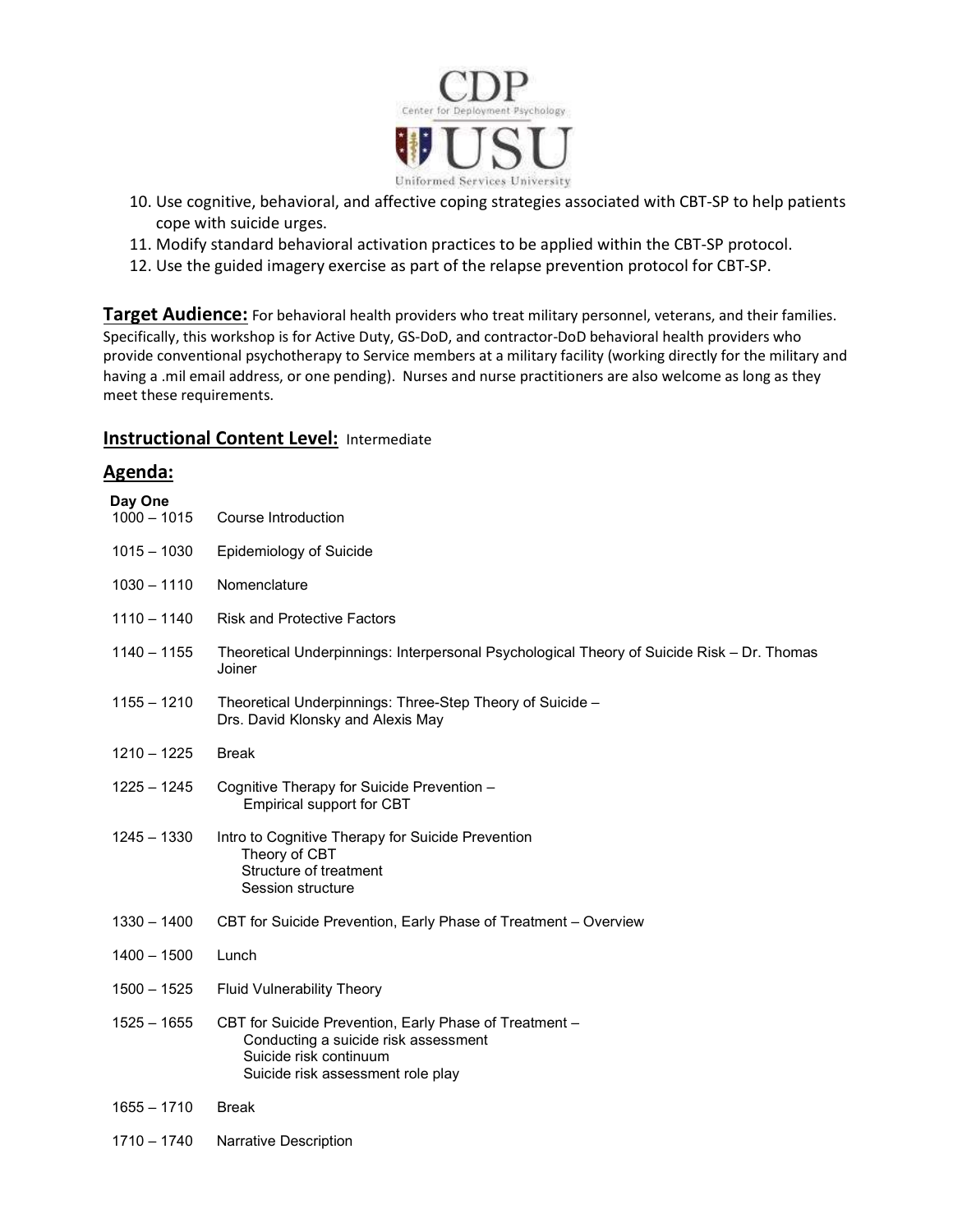

| $1740 - 1815$ | Constructing a Timeline |
|---------------|-------------------------|
|---------------|-------------------------|

- 1815 1830 Questions and Wrap-up
- 1830 Adjourn

#### Day Two

| $1000 - 1010$ | Check-In and Review of Day 1                                                                                                     |
|---------------|----------------------------------------------------------------------------------------------------------------------------------|
| $1010 - 1110$ | Crisis Intervention<br>Safety planning<br>Crisis response plan<br>Hope Box                                                       |
| $1110 - 1210$ | Means Safety Counseling                                                                                                          |
| 1210 - 1225   | <b>Break</b>                                                                                                                     |
| 1225 - 1300   | Means Safety Counseling Role Play                                                                                                |
| $1300 - 1345$ | Treatment Planning and Cognitive Case Conceptualization                                                                          |
| $1345 - 1445$ | Lunch                                                                                                                            |
| 1445 - 1625   | Intermediate Phase of Treatment<br><b>Behavioral strategies Coping</b><br>strategies<br>Cognitive strategies                     |
| $1625 - 1640$ | <b>Break</b>                                                                                                                     |
| 1640 - 1820   | Later Phase of Treatment -<br>Review and consolidation of skills Relapse<br>prevention<br>Review of goals and treatment planning |
| 1820 - 1830   | Questions                                                                                                                        |
| 1830          | Adjourn                                                                                                                          |

## Continuing Education:

Course Completion Requirements: Participants are required to attend the entire training. Partial credits cannot be issued. Attendance is taken through the use of electronic logs, and a post-training evaluation form must be completed in order to receive social work CE credits. For psychology CE credits, completion of the evaluation is strongly encouraged. If you do not wish to complete the evaluation but desire to receive psychology CEs please contact the POC after the training event.

There is a 30-day time limit post-training to complete all CE requirements. CE Credit Certificates will be emailed to all completers of the training within 30 days after all course requirements have been completed.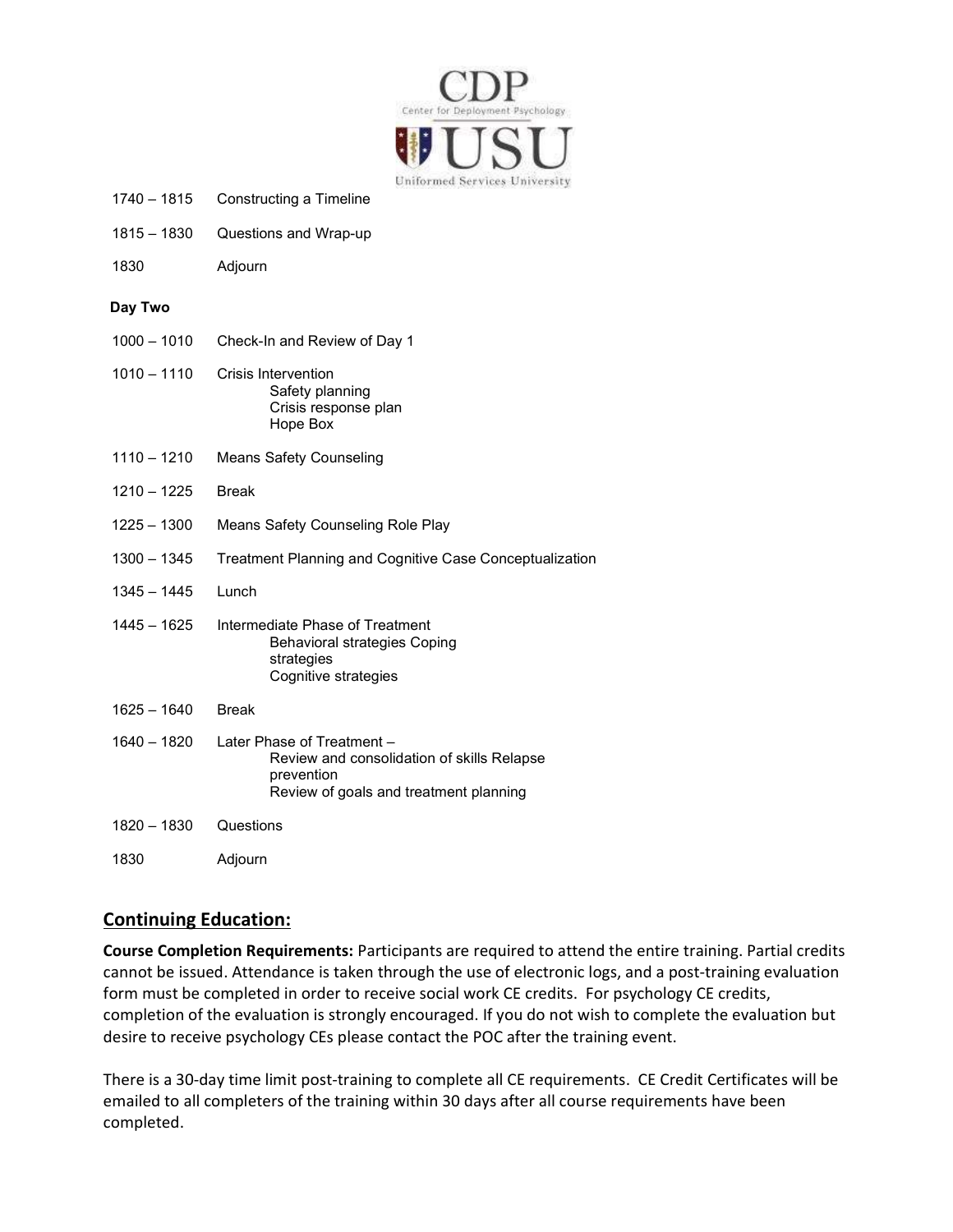

### American Psychological Association Sponsor Approval:

The Center for Deployment Psychology is approved by the American Psychological Association to sponsor continuing education for psychologists. The Center for Deployment Psychology maintains responsibility for this program and its content.

## Association of Social Work Boards Approved Continuing Education Provider Approval:

The Center for Deployment Psychology, #1761, is approved to offer social work continuing education by the Association of Social Work Boards (ASWB) Approved Continuing Education (ACE) program. Organizations, not individual courses, are approved as ACE providers. State and provincial regulatory boards have the final authority to determine whether an individual course may be accepted for continuing education credit. The Center for Deployment Psychology maintains responsibility for this course. ACE provider approval period: May 19, 2022 – May 19, 2025. Social workers completing this course receive 14 Live, Interactive Webinar continuing education credits.

Inquiries regarding CE credits may be directed via email to Katie Medina at katie.medina.ctr@usuhs.edu.

# Participate:

Online Platform: Zoom

Date: 2-3 August 2022

Time: 10:00 am – 6:30 pm Eastern

Registration Information: https://spviazoomaug2022genmil.eventbrite.com

Registration Deadline: 12 July 2022, or when registration has filled

Cancellations/Questions: Please contact katie.medina.ctr@usuhs.edu if you have any questions or need to cancel your registration.

Registration Cost/Refunds: Free.

Required Materials: None.

Instructional Format: This live webinar is fully interactive. Attendees may ask and answer questions throughout the presentation and participate in instructor-led discussions.

### System Requirements:

Zoom:

- Internet connection
- Operating System: Windows 7 or higher, Mac OS X with MacOS 10.9 or higher
- Web Browser: Internet Explorer 11+, Edge 12+, Firefox 27+, Chrome 30+, Safari 7+
- Hardware: 1Ghz processor or higher

Special Accommodations: If you require special accommodations due to a disability, please contact Ms. Katie Medina at katie.medina.ctr@usuhs.edu 4 weeks prior to the training so that we may provide you with appropriate service.

Grievances: For any grievances or concerns with this training including those related to course content,